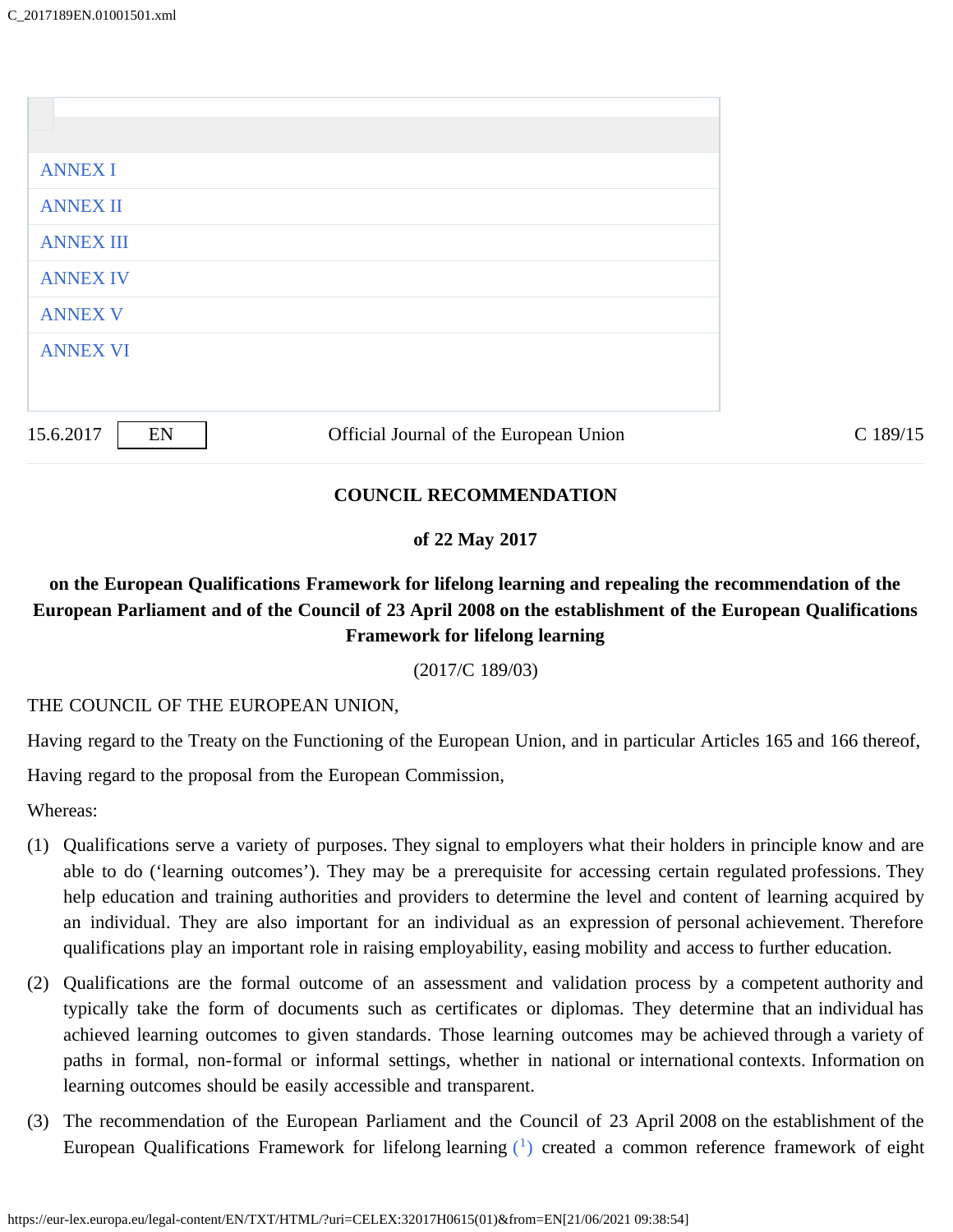levels of qualifications, expressed as learning outcomes with increasing levels of proficiency. They serve as a translation device between different qualifications systems and their levels. The purpose of the European Qualifications Framework for lifelong learning (EQF) is to improve the transparency, comparability and portability of people's qualifications.

- (4) The wider objectives of this recommendation are to contribute to modernising education and training systems and to increase the employability, mobility and social integration of workers and learners. It further aims at better linking formal, non-formal and informal learning and supporting the validation of learning outcomes acquired in different settings.
- (5) Member States have developed or are developing national qualifications frameworks based on learning outcomes and are relating these to the EQF through a 'referencing' process. The EQF levels and learning outcome descriptors contribute to better transparency and comparability of qualifications of different national systems. They also contribute to a general shift towards a learning outcomes orientation in education and training. Referencing to the EQF should be done through the national qualifications frameworks or, where these do not exist, national qualifications systems (hereafter 'national qualifications frameworks or systems').
- (6) Qualifications are more transparent and comparable when they are presented in documents that include a reference to the applicable EQF level and a description of the achieved learning outcomes.
- (7) A wide range of stakeholders should be involved in implementing the EQF at Union and national levels in order to ensure its broad support. Key stakeholders include all learners, education and training providers, qualifications authorities, quality assurance bodies, employers, trade unions, chambers of industry, commerce and skilled crafts, bodies involved in the recognition of academic and professional qualifications, employment services and services in charge of migrant integration.
- (8) In its report to the European Parliament and the Council of 19 December 2013 on the evaluation of the EQF, the Commission concluded that the EQF is widely accepted as a reference point for developing national qualifications frameworks, for implementing the learning outcomes approach, and for improving the transparency and recognition of skills and competences. It emphasised that the Union should make it possible for learners and workers to make their skills and competences more visible no matter where they acquired them.
- (9) In that report the Commission also concluded that the EQF Advisory Group has provided effective guidance for national referencing processes and has built trust and understanding among participating countries. It further concluded that the effectiveness of the EQF National Coordination Points largely depends on how closely they are linked to the national governance of the referencing process.
- (10) Given the positive evaluation of that group, continuation of the EQF Advisory Group is crucial to a consistent, coherent, transparent and coordinated implementation of this Recommendation.
- (11) Transparency and recognition of skills and qualifications is one of the new priorities under the 2015 Joint Report of the Council and the Commission on the implementation of the strategic framework for European cooperation in education and training (ET 2020). That report stresses that the EQF should be further developed in order to make qualifications more transparent and comparable. With regard to newly arrived migrants, it also stresses that existing transparency instruments could help a better understanding of foreign qualifications in the Union, and vice versa.
- (12) The EQF and the national qualifications frameworks or systems referenced to it can support existing recognition practices thanks to the strengthened trust, understanding and comparability of qualifications they bring. That can make the process of recognition for learning and working purposes easier. Overarching qualifications frameworks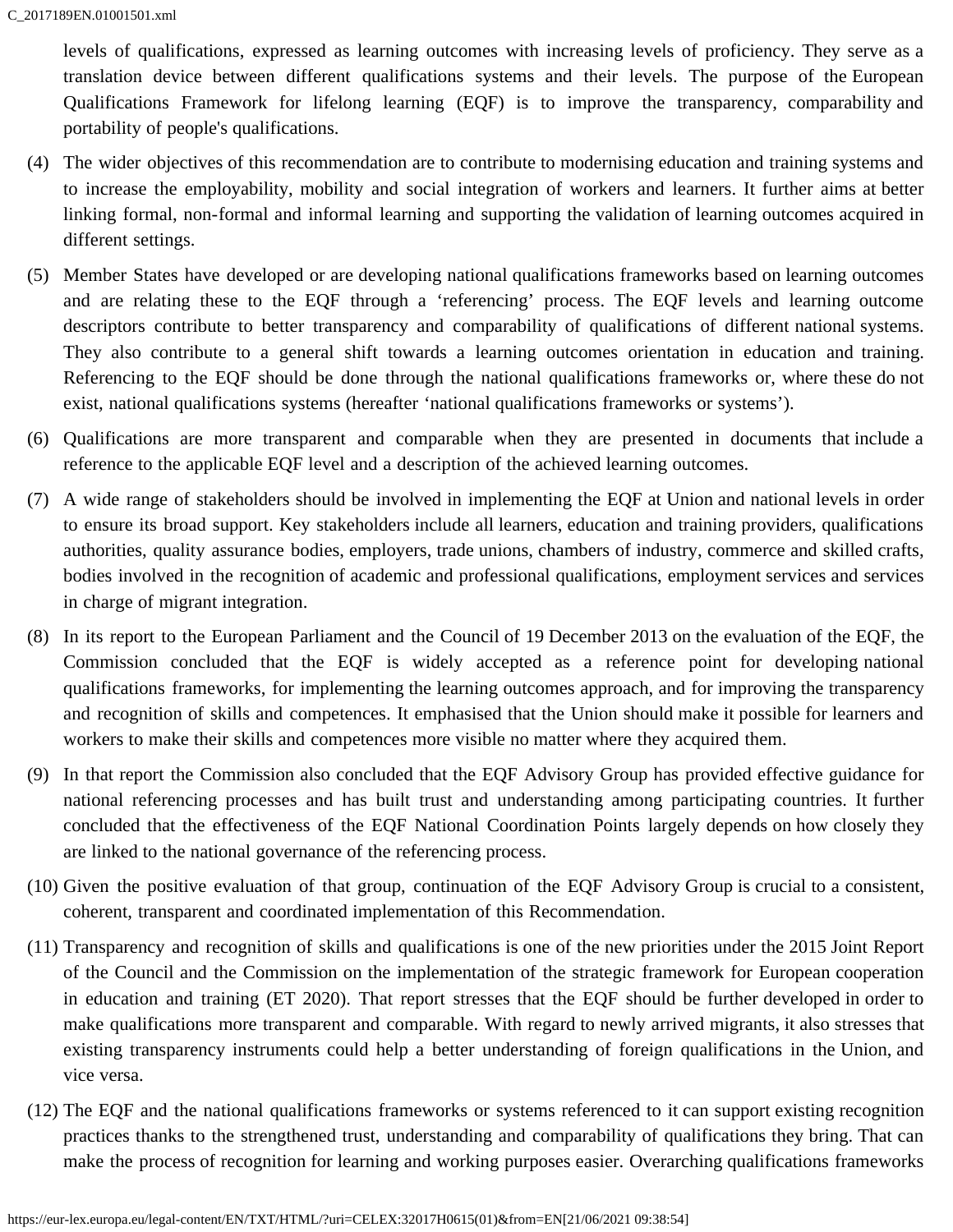such as the EQF could serve as information tools for recognition practices as mentioned in the recommendation on the use of qualifications frameworks in the recognition of foreign qualifications, as adopted under the Convention on the Recognition of Qualifications concerning Higher Education in the European Region.

- (13) National qualifications frameworks and systems change over time, therefore referencing to the EQF should be reviewed and updated, whenever relevant.
- (14) Trust in the quality and level of qualifications that are part of national qualifications frameworks or systems referenced to the EQF (hereafter 'qualifications with an EQF level') is essential in order to support mobility of learners and workers within and across sectoral and geographical borders. The recommendation of the European Parliament and the Council of 23 April 2008 on the establishment of the European Qualifications Framework for lifelong learning contained common principles on quality assurance in higher education and vocational education and training. They respected the responsibility of Member States for quality assurance arrangements applying to national qualifications in accordance with the principle of subsidiarity. The Standards and Guidelines for Quality Assurance in the European Higher Education Area and the European Quality Assurance Reference Framework for Vocational Education and Training build a basis for such common principles.
- (15) The possibility of developing a register, outside the field of higher education, for bodies monitoring quality assurance systems for qualifications could be explored.
- (16) Credit systems can help individuals to progress in learning by facilitating flexible learning pathways and transfer across different levels and types of education and training and across national borders, enabling learners to accumulate and transfer different learning outcomes acquired in different learning contexts, including online, non-formal and informal learning. The learning outcomes approach can also facilitate the design, delivery and assessment of full qualifications or components of qualifications.
- (17) Credit systems at both national and European levels operate within institutional contexts like higher education or vocational education and training. At European level, the European Credit Transfer and Accumulation System has been developed for higher education in the European Higher Education Area. For vocational education and training, the European Credit System for Vocational Education and Training is being developed in accordance with the recommendation of the European Parliament and of the Council of 18 June 2009 on the establishment of a European Credit System for Vocational Education and Training [\(](#page-5-2)ECVET)  $(2)$ . Links between national qualifications frameworks and credit systems, where appropriate, could be promoted.
- <span id="page-2-1"></span><span id="page-2-0"></span>(18) While the Union *acquis* on legal migration and asylum provides for equal treatment with nationals in terms of recognition of qualifications and even for facilitation measures as far as beneficiaries of international protection are concerned in accordance with Directive 2011/95/EU of the European Parliament and of the Council  $(3)$  $(3)$ , high rates of over-qualification and under-employment persist among third-country nationals with tertiary education. Cooperation between the Union and third countries over the transparency of qualifications can foster migrant integration into Union labour markets. Given the growing migration flows to and from the Union, a better understanding and a fair recognition of qualifications awarded outside the Union is needed.
- (19) The main features of the EQF, namely its learning outcomes approach, the definition of level descriptors, and the establishment of referencing criteria as developed by the EQF Advisory Group, have been a source of inspiration for the development of national and regional qualifications frameworks throughout the world. An increasing number of third countries and regions are seeking closer links between their qualifications framework and the EQF.
- <span id="page-2-2"></span>[\(](#page-5-4)20) Directive 2005/36/EC of the European Parliament and of the Council  $(4)$  provides that common training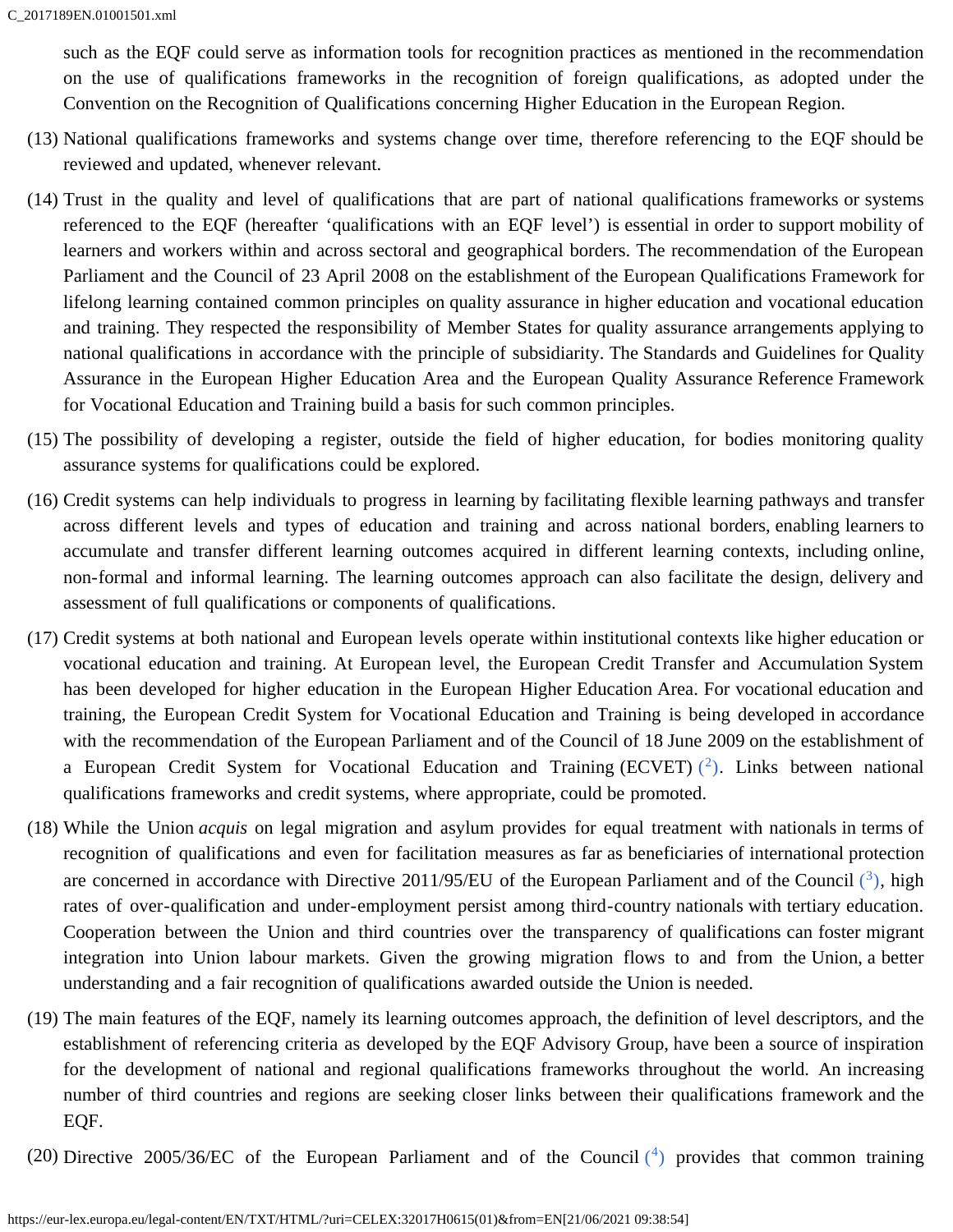frameworks for regulated professions can be set up through a Commission delegated act as a common set of knowledge, skills and competences. Common training frameworks are to be based on levels of the EQF. Reference to EQF levels on qualifications is not to affect access to the labour market where professional qualifications have been recognised in accordance with Directive 2005/36/EC.

- (21) The Framework for Qualifications of the European Higher Education Area provides descriptors for the short cycle (that can be linked to or within the first cycle), the first, second and third cycles of higher education. Each cycle descriptor offers a statement on the achievements and abilities associated with the qualifications awarded at the end of that cycle. The EQF is compatible with the qualifications framework for the European Higher Education Area and its cycle descriptors. The short cycle (that can be linked to or within the first cycle), the first, second and third cycles of the qualifications framework for the European Higher Education Area correspond to EQF levels 5-8 respectively.
- <span id="page-3-0"></span>[\(](#page-5-5)22) Decision No 2241/2004/EC of the European Parliament and of the Council  $(5)$  helps people to better present their skills, competences and qualifications.
- (23) A European Skills, Competences, Qualifications and Occupations classification (ESCO) is being developed by the Commission. Used on a voluntary basis, it could support a better link between education and employment. The data developed by Member States in the context of the EQF could serve as input for this classification.
- (24) Information on the process of referencing national qualifications frameworks or systems to the EQF and on qualifications with an EQF level should be readily accessible to the public. The use of common data structures and formats would help achieve that objective. It would also facilitate the understanding and use of published information on qualifications.
- (25) Coherence, complementarity and synergies at national and Union levels should exist between the implementation of the EQF, national qualifications frameworks or systems and tools on transparency and recognition of skills, competences and qualifications, including those for quality assurance, credit accumulation and transfer and tools developed in the context of the European Higher Education Area on transparency and recognition of skills, competences and qualifications.
- (26) The development of the EQF should be fully coherent with existing European cooperation in education and training under the ET 2020 strategic framework and future European ET strategic frameworks.
- (27) This recommendation does not replace or define national qualifications frameworks or systems. The EQF does not describe specific qualifications or an individual's competences and particular qualifications should be referenced to the appropriate EQF level by way of the relevant national qualifications systems.
- (28) This recommendation consolidates the EQF as a common reference framework of eight levels expressed as learning outcomes, serving as a translation device between different qualifications frameworks or systems and their levels.
- (29) Given its non-binding nature, this recommendation conforms to the principles of subsidiarity and proportionality by supporting and supplementing Member States' activities through facilitating further cooperation between them to increase the transparency, comparability and portability of people's qualifications. It should be implemented in accordance with national law and practice,

# **HEREBY RECOMMENDS THAT MEMBER STATES IN ACCORDANCE WITH NATIONAL CIRCUMSTANCES:**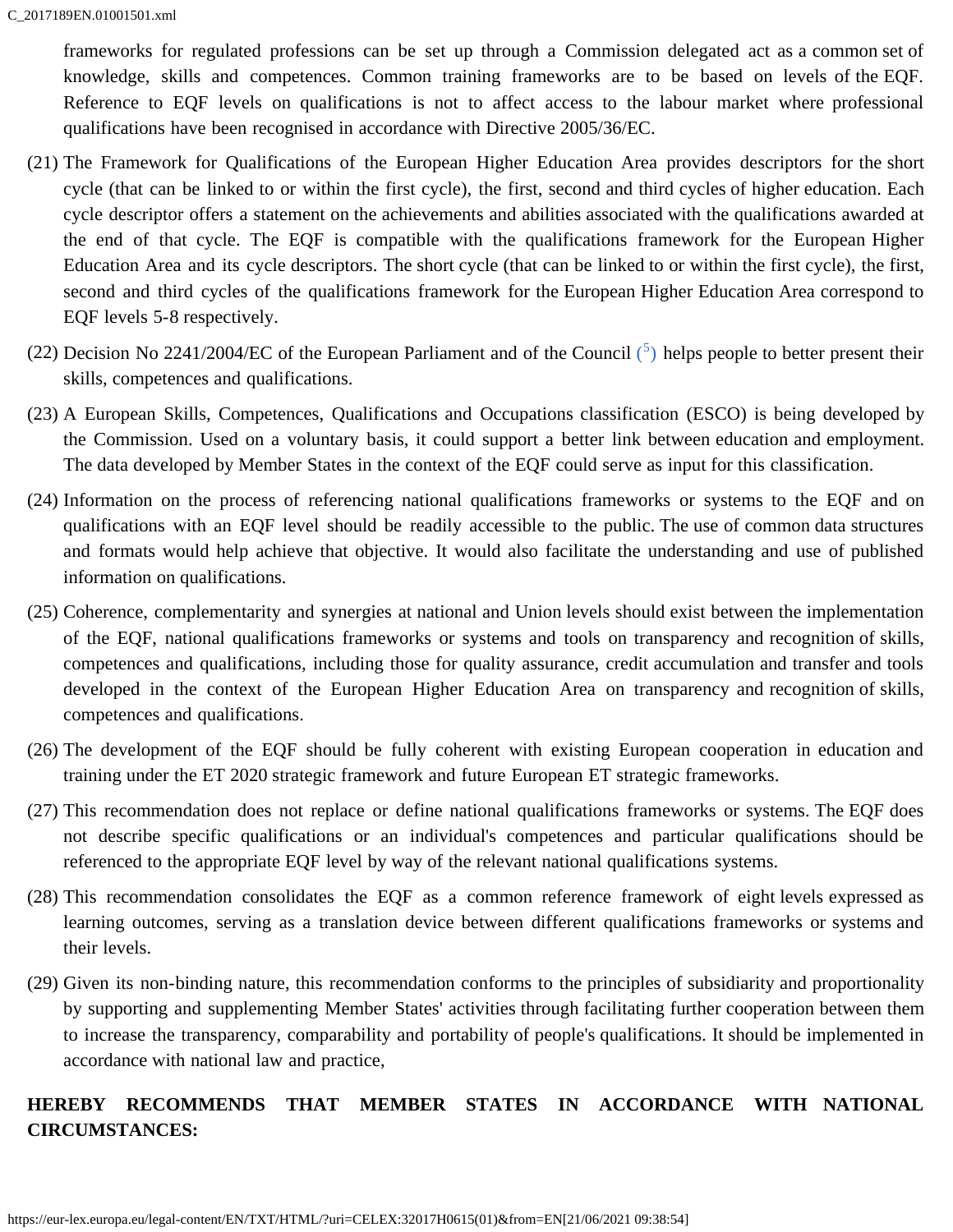- 1. Use the EQF to reference national qualifications frameworks or systems and to compare all types and levels of qualifications in the Union that are part of national qualifications frameworks or systems, in particular by referencing their qualification levels to levels of the EQF set out in Annex II and by using the criteria set out in Annex III.
- 2. Review and update, when relevant, the referencing of the levels of the national qualifications frameworks or systems to the levels of the EQF set out in Annex II and using the criteria set out in Annex III, with due regard to the national context.
- 3. Ensure that qualifications with an EQF level are in accordance with the common principles for quality assurance set out in Annex IV, without prejudice to national quality assurance principles that apply to national qualifications.
- 4. Where appropriate, promote links between credit systems and national qualifications frameworks or systems taking into account the common principles on credit systems set out in Annex V, without prejudice to national decisions to (i) make use of credit systems; and (ii) relate them to national qualifications frameworks or systems. Those common principles will not lead to an automatic recognition of qualifications.
- 5. Where appropriate, take measures, so that all newly issued qualification documents by the competent authorities (e.g. certificates, diplomas, certificate supplements, diploma supplements), and/or registers of qualifications contain a clear reference to the appropriate EQF level.
- 6. Make the results of the referencing process publicly available at national and Union levels and, where possible, ensure that information on qualifications and their learning outcomes is accessible and published, using the data fields in accordance with Annex VI.
- 7. Encourage the use of EQF by social partners, public employment services, education providers, quality assurance bodies and public authorities to support the comparison of qualifications and transparency of the learning outcomes.
- 8. Ensure the continuation and coordination of tasks implemented by EQF National Coordination Points (EQF NCP). The main tasks of the EQF NCP are to support national authorities in referencing national qualifications frameworks or systems to the EQF and to bring the EQF closer to individuals and organisations.

# **HEREBY RECOMMENDS THAT THE COMMISSION, IN COOPERATION WITH MEMBER STATES AND STAKEHOLDERS WITHIN THE EQF ADVISORY GROUP:**

- 9. Support consistency in the further implementation of the EQF across Member States by comparing and discussing the methodologies used for the levelling of qualifications in national qualifications frameworks or systems, with due regard to national contexts.
- 10. With due regard to national contexts, support the development of methodologies for the description, use and application of learning outcomes to increase transparency and the understanding and comparability of qualifications.
- 11. Support the setting up of voluntary procedures on the levelling of international qualifications through national qualification frameworks or systems and information exchange and consultation between Member States on those procedures to ensure consistency.
- 12. Develop guidance for communicating the EQF, in particular how to present EQF levels on newly issued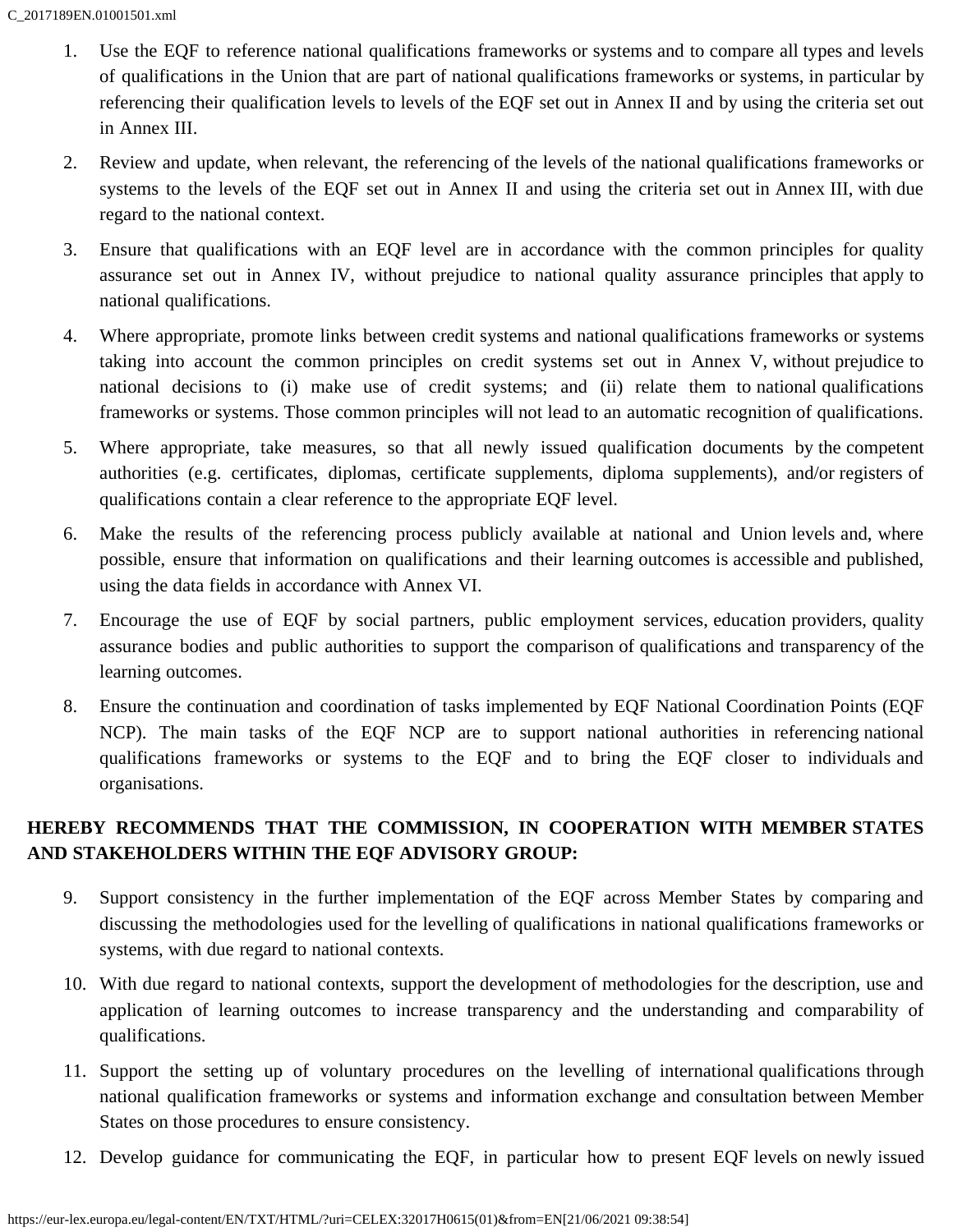certificates, diplomas and supplements, and/or registers of qualifications, in accordance with national systems and regulations on certificates and diplomas.

- 13. Explore possibilities for the development and application of criteria and procedures to enable, in accordance with international agreements, the comparison of third countries' national and regional qualifications frameworks with the EQF.
- 14. Set up peer learning and best practice exchanges between the Member States and, where appropriate, facilitate peer counselling at the request of the Member States.

#### **HEREBY RECOMMENDS THAT THE COMMISSION:**

- 15. Ensure that the implementation of this recommendation is supported through actions funded by relevant Union programmes.
- 16. Ensure an effective governance of the EQF implementation by maintaining and fully supporting the EQF Advisory Group established in 2009 composed of representatives of the Member States and other participating countries, the social partners and other stakeholders as appropriate. The EQF Advisory Group should ensure overall coherence and promote transparency and trust in the process of referencing national qualifications frameworks or systems to the EQF.
- 17. Report on progress following the adoption of this recommendation, as appropriate, in the context of relevant education, training and employment policy frameworks.
- 18. Assess and evaluate, in cooperation with the Member States and after consulting the stakeholders concerned, action taken in response to this recommendation and by 2022 report to the Council on the experience gained and implications for the future, including, if necessary, a possible review and revision of this recommendation.

The recommendation of the European Parliament and the Council of 23 April 2008 on the establishment of the European Qualifications Framework for lifelong learning is repealed.

Done at Brussels, 22 May 2017.

*For the Council The President* E. BARTOLO

<span id="page-5-1"></span> $(1)$  $(1)$  [OJ C 111, 6.5.2008, p. 1](https://eur-lex.europa.eu/legal-content/EN/AUTO/?uri=OJ:C:2008:111:TOC).

<span id="page-5-2"></span>[\(](#page-2-0)[2\)](#page-2-0) [OJ C 155, 8.7.2009, p. 11.](https://eur-lex.europa.eu/legal-content/EN/AUTO/?uri=OJ:C:2009:155:TOC)

<span id="page-5-3"></span> $(3)$  $(3)$  Directive 2011/95/EU of the European Parliament and of the Council of 13 December 2011 on standards for the qualification of third-country nationals or stateless persons as beneficiaries of international protection, for a uniform status for refugees or for persons eligible for subsidiary protection, and for the content of the protection granted ([OJ L 337, 20.12.2011, p. 9](https://eur-lex.europa.eu/legal-content/EN/AUTO/?uri=OJ:L:2011:337:TOC)).

<span id="page-5-4"></span> $(4)$  $(4)$  Directive 2005/36/EC of the European Parliament and of the Council of 7 September 2005 on the recognition of professional qualifications ([OJ L 255, 30.9.2005, p. 22](https://eur-lex.europa.eu/legal-content/EN/AUTO/?uri=OJ:L:2005:255:TOC)).

<span id="page-5-5"></span><span id="page-5-0"></span> $(5)$  $(5)$  Decision No 2241/2004/EC of the European Parliament and of the Council of 15 December 2004 on a single Community framework for the transparency of qualifications and competences (Europass) ([OJ L 390, 31.12.2004, p. 6\)](https://eur-lex.europa.eu/legal-content/EN/AUTO/?uri=OJ:L:2004:390:TOC).

### **ANNEX I**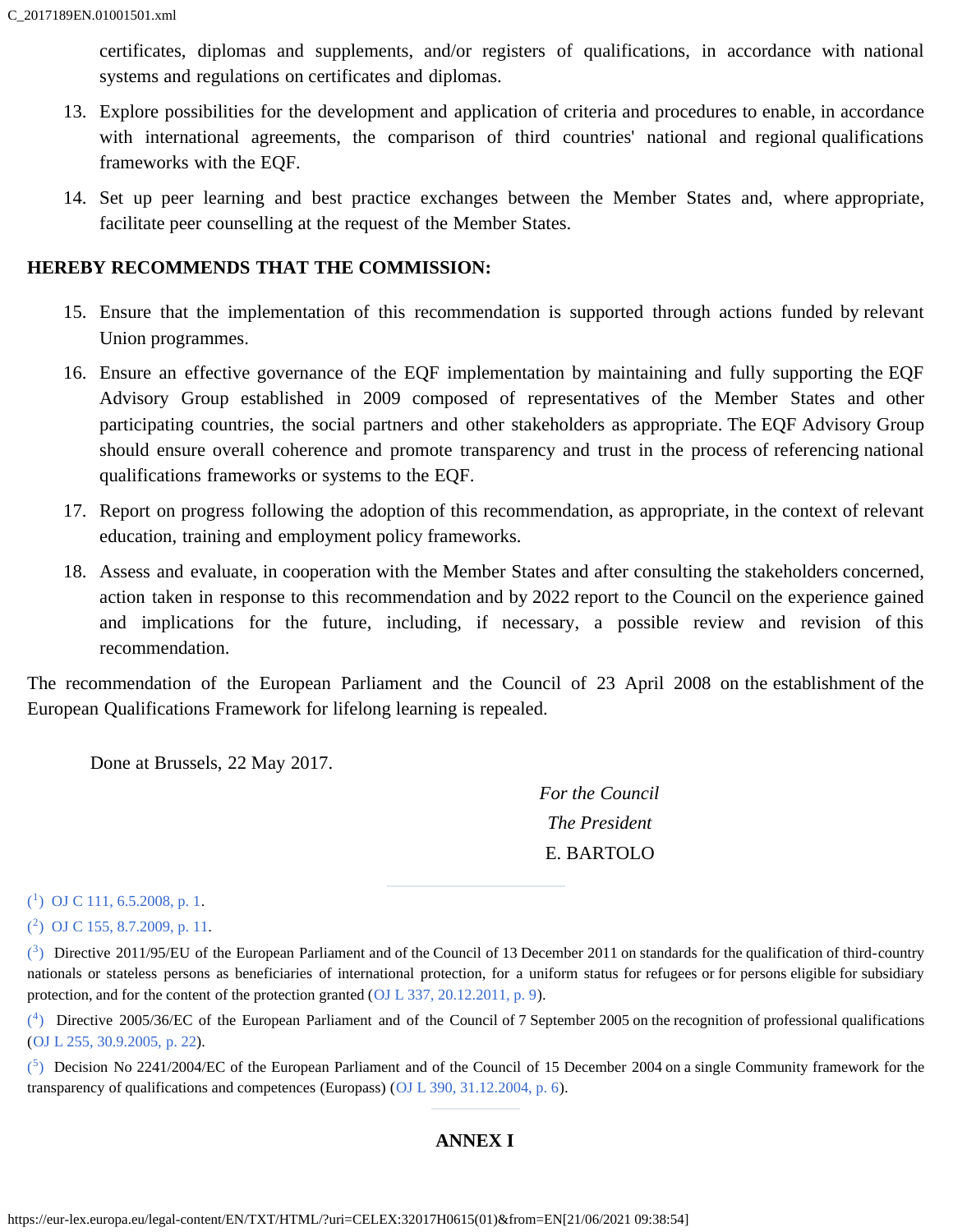### **Definitions**

For the purposes of this recommendation, the following definitions apply:

- (a) '*qualification*' means a formal outcome of an assessment and validation process which is obtained when a competent authority determines that an individual has achieved learning outcomes to given standards;
- (b) '*national qualifications system*' means all aspects of a Member State's activity related to the recognition of learning and other mechanisms that link education and training to the labour market and civil society. That includes the development and implementation of institutional arrangements and processes relating to quality assurance, assessment and the award of qualifications. A national qualifications system may be composed of several subsystems and may include a national qualifications framework;
- (c) '*national qualifications framework*' means an instrument for the classification of qualifications according to a set of criteria for specified levels of learning achieved, which aims at integrating and coordinating national qualifications subsystems and improve the transparency, access, progression and quality of qualifications in relation to the labour market and civil society;
- (d) '*international qualification*' means a qualification awarded by a legally established international body (association, organisation, sector or company) or by a national body acting on behalf of an international body that is used in more than one country and that includes learning outcomes assessed with reference to standards established by an international body;
- (e) '*learning outcomes*' means statements regarding what a learner knows, understands and is able to do on completion of a learning process, which are defined in terms of knowledge, skills and responsibility and autonomy;
- (f) '*knowledge*' means the outcome of the assimilation of information through learning. Knowledge is the body of facts, principles, theories and practices that is related to a field of work or study. In the context of the EQF, knowledge is described as theoretical and/or factual;
- (g) '*skills*' means the ability to apply knowledge and use know-how to complete tasks and solve problems. In the context of the EQF, skills are described as cognitive (involving the use of logical, intuitive and creative thinking) or practical (involving manual dexterity and the use of methods, materials, tools and instruments);
- (h) '*responsibility and autonomy*' means the ability of the learner to apply knowledge and skills autonomously and with responsibility;
- (i) '*competence*' means the proven ability to use knowledge, skills and personal, social and/or methodological abilities, in work or study situations and in professional and personal development;
- (j) '*validation of non-formal and informal learning*' means the process of confirmation by a competent authority that an individual has acquired learning outcomes acquired in non-formal and informal learning settings measured against a relevant standard and consists of the following four distinct phases: identification through dialogue of particular experiences of an individual, documentation to make visible the individual's experiences, a formal assessment of those experiences and certification of the results of the assessment which may lead to a partial or full qualification;
- (k) '*formal recognition of learning outcomes*' means the process of granting official status by a competent authority to acquired learning outcomes for purposes of further studies or employment, through (i) the award of qualifications (certificates, diploma or titles); (ii) the validation of non-formal and informal learning; (iii) the grant of equivalence, credit or waivers;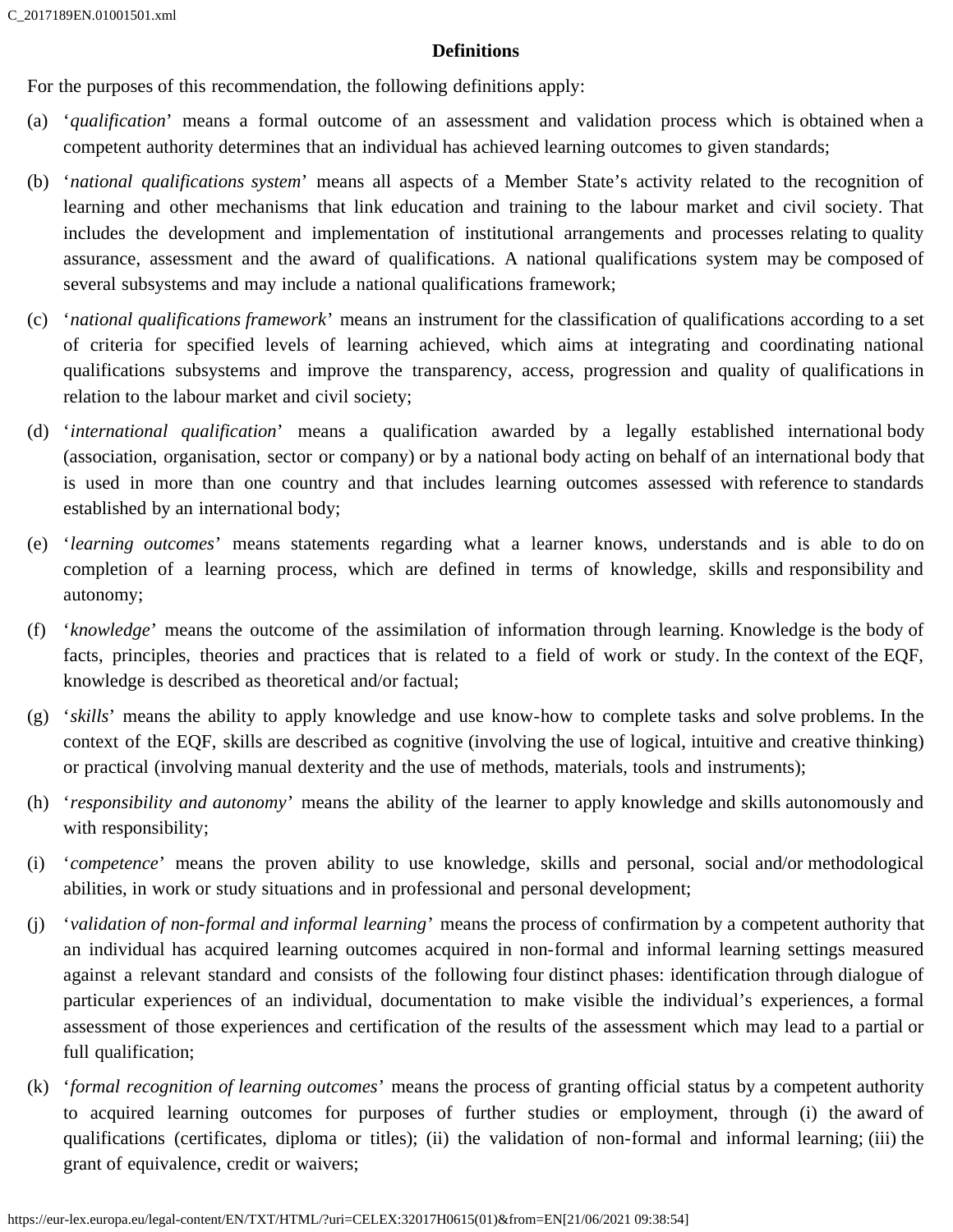- (l) '*credit*' means confirmation that a part of a qualification, consisting of a coherent set of learning outcomes has been assessed and validated by a competent authority, according to an agreed standard; credit is awarded by competent authorities when the individual has achieved the defined learning outcomes, evidenced by appropriate assessments and can be expressed in a quantitative value (e.g. credits or credit points) demonstrating the estimated workload an individual typically needs for achieving related learning outcomes;
- (m) '*credit systems*' means a transparency tool for facilitating the recognition of credit(s). These systems can comprise, inter alia, equivalences, exemptions, units/modules that can be accumulated and transferred, the autonomy of providers who can individualise pathways, and the validation of non-formal and informal learning;
- <span id="page-7-0"></span>(n) '*credit transfer*' means the process of allowing individuals who have accumulated credit in one context to have it valued and recognised in another context.

### **ANNEX II**

### **Descriptors defining levels in the European Qualifications Framework (EQF)**

Each of the 8 levels is defined by a set of descriptors indicating the learning outcomes relevant to qualifications at that level in any system of qualifications.

|                                                          | Knowledge                                                                                   | <b>Skills</b>                                                                                                                                                                                                                                                                            | <b>Responsibility</b><br>and<br>autonomy                                                                                                                                                             |
|----------------------------------------------------------|---------------------------------------------------------------------------------------------|------------------------------------------------------------------------------------------------------------------------------------------------------------------------------------------------------------------------------------------------------------------------------------------|------------------------------------------------------------------------------------------------------------------------------------------------------------------------------------------------------|
|                                                          | In the context<br>of EQF,<br>knowledge is<br>described as<br>theoretical<br>and/or factual. | In the context<br>of EQF, skills<br>are described<br>as cognitive<br>(involving the<br>use of logical,<br>intuitive and<br>creative<br>thinking) and<br>practical<br><i>(involving)</i><br>manual<br>dexterity and<br>the use of<br>methods,<br>materials,<br>tools and<br>instruments). | In the context of<br>the EQF<br>responsibility<br>and autonomy is<br>described as the<br>ability of the<br>learner to apply<br>knowledge and<br>skills<br>autonomously<br>and with<br>responsibility |
| Level 1<br>The learning outcomes relevant to Level 1 are | basic general<br>knowledge                                                                  | basic skills<br>required to<br>carry out<br>simple tasks                                                                                                                                                                                                                                 | work or study<br>under direct<br>supervision in a<br>structured<br>context                                                                                                                           |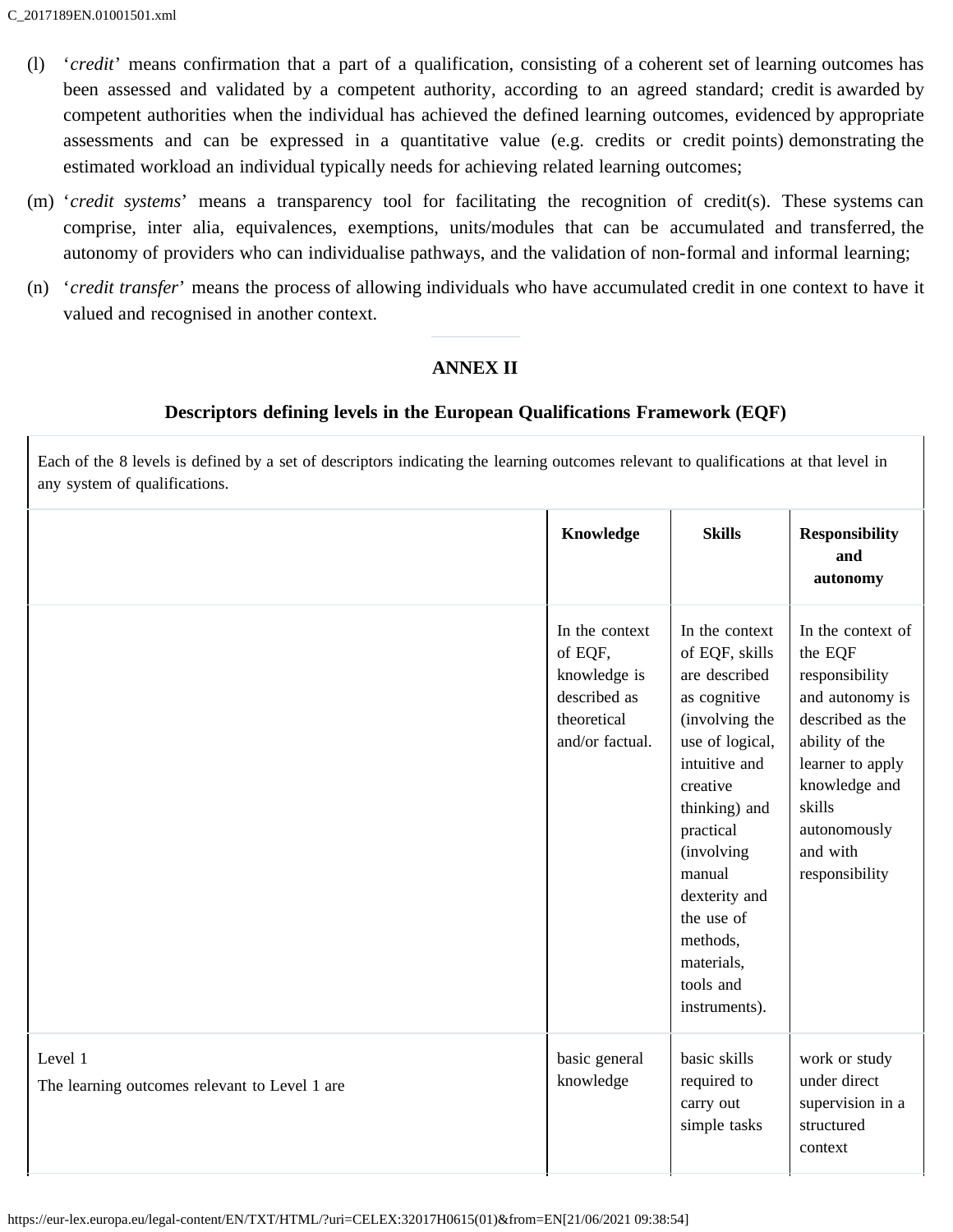### C\_2017189EN.01001501.xml

| Level 2<br>The learning outcomes relevant to Level 2 are | basic factual<br>knowledge of a<br>field of work<br>or study                                                     | basic<br>cognitive and<br>practical skills<br>required to use<br>relevant<br>information in<br>order to carry<br>out tasks and<br>to solve<br>routine<br>problems<br>using simple<br>rules and tools       | work or study<br>under<br>supervision with<br>some autonomy                                                                                                                                                                                                                                                                |
|----------------------------------------------------------|------------------------------------------------------------------------------------------------------------------|------------------------------------------------------------------------------------------------------------------------------------------------------------------------------------------------------------|----------------------------------------------------------------------------------------------------------------------------------------------------------------------------------------------------------------------------------------------------------------------------------------------------------------------------|
| Level 3<br>The learning outcomes relevant to Level 3 are | knowledge of<br>facts,<br>principles,<br>processes and<br>general<br>concepts, in a<br>field of work<br>or study | a range of<br>cognitive and<br>practical skills<br>required to<br>accomplish<br>tasks and<br>solve<br>problems by<br>selecting and<br>applying basic<br>methods,<br>tools,<br>materials and<br>information | take<br>responsibility for<br>completion of<br>tasks in work or<br>study<br>adapt own<br>behaviour to<br>circumstances in<br>solving<br>problems                                                                                                                                                                           |
| Level 4<br>The learning outcomes relevant to Level 4 are | factual and<br>theoretical<br>knowledge in<br>broad contexts<br>within a field<br>of work or<br>study            | a range of<br>cognitive and<br>practical skills<br>required to<br>generate<br>solutions to<br>specific<br>problems in a<br>field of work<br>or study                                                       | exercise self-<br>management<br>within the<br>guidelines of<br>work or study<br>contexts that are<br>usually<br>predictable, but<br>are subject to<br>change<br>supervise the<br>routine work of<br>others, taking<br>some<br>responsibility for<br>the evaluation<br>and<br>improvement of<br>work or study<br>activities |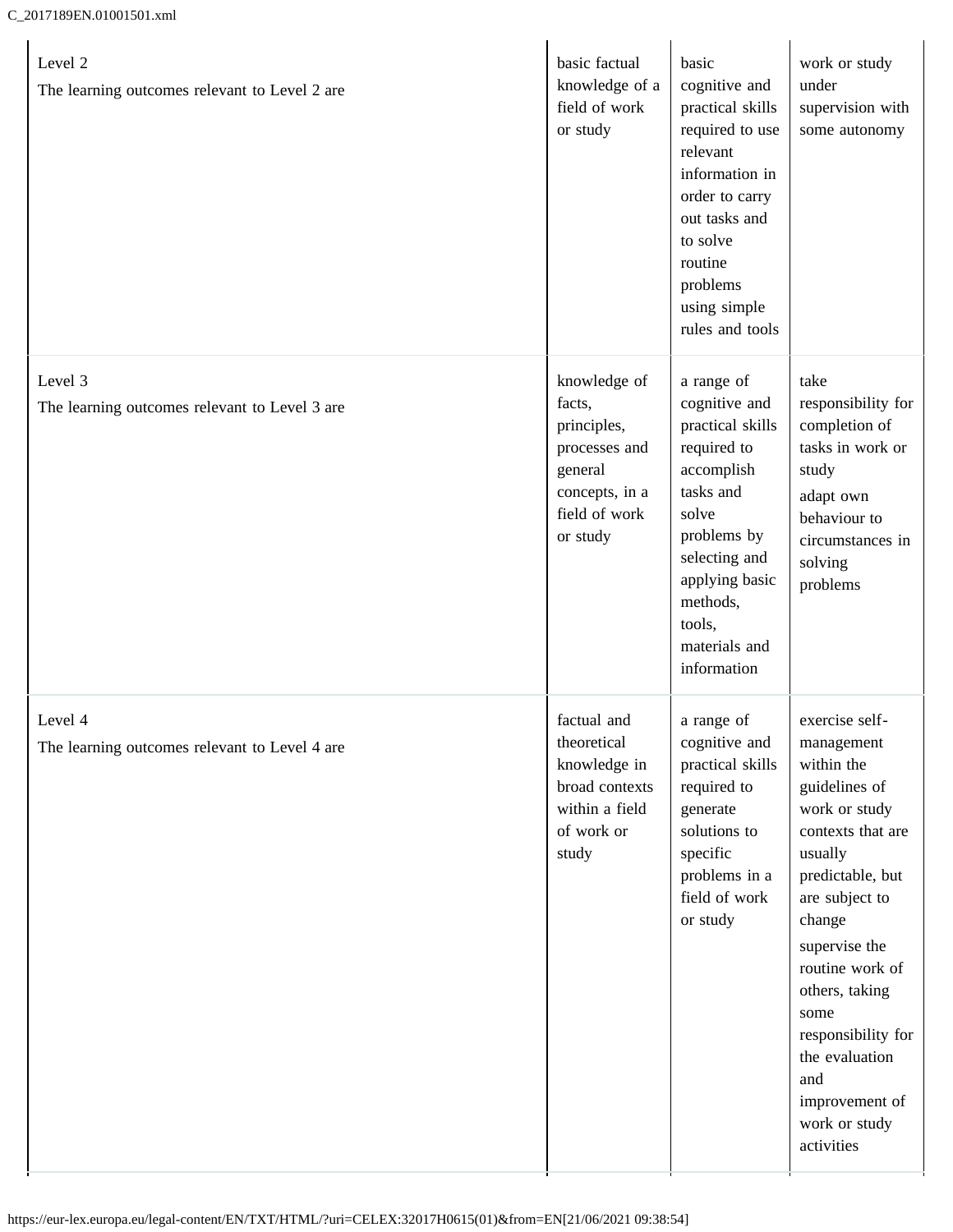<span id="page-9-2"></span><span id="page-9-1"></span><span id="page-9-0"></span>

| Level 5 $({}^{*1})$<br>The learning outcomes relevant to Level 5 are | comprehensive,<br>specialised,<br>factual and<br>theoretical<br>knowledge<br>within a field<br>of work or<br>study and an<br>awareness of<br>the boundaries<br>of that<br>knowledge                                                                      | a<br>comprehensive<br>range of<br>cognitive and<br>practical skills<br>required to<br>develop<br>creative<br>solutions to<br>abstract<br>problems                                                                            | exercise<br>management and<br>supervision in<br>contexts of work<br>or study<br>activities where<br>there is<br>unpredictable<br>change<br>review and<br>develop<br>performance of<br>self and others                                                                                  |
|----------------------------------------------------------------------|----------------------------------------------------------------------------------------------------------------------------------------------------------------------------------------------------------------------------------------------------------|------------------------------------------------------------------------------------------------------------------------------------------------------------------------------------------------------------------------------|----------------------------------------------------------------------------------------------------------------------------------------------------------------------------------------------------------------------------------------------------------------------------------------|
| Level 6 $({}^{*2})$<br>The learning outcomes relevant to Level 6 are | advanced<br>knowledge of a<br>field of work<br>or study,<br>involving a<br>critical<br>understanding<br>of theories and<br>principles                                                                                                                    | advanced<br>skills,<br>demonstrating<br>mastery and<br>innovation,<br>required to<br>solve complex<br>and<br>unpredictable<br>problems in a<br>specialised<br>field of work<br>or study                                      | manage complex<br>technical or<br>professional<br>activities or<br>projects, taking<br>responsibility for<br>decision-making<br>in unpredictable<br>work or study<br>contexts<br>take<br>responsibility for<br>managing<br>professional<br>development of<br>individuals and<br>groups |
| Level 7 $({}^{*3})$<br>The learning outcomes relevant to Level 7 are | highly<br>specialised<br>knowledge,<br>some of which<br>is at the<br>forefront of<br>knowledge in a<br>field of work<br>or study, as the<br>basis for<br>original<br>thinking and/or<br>research<br>critical<br>awareness of<br>knowledge<br>issues in a | specialised<br>problem-<br>solving skills<br>required in<br>research<br>and/or<br>innovation in<br>order to<br>develop new<br>knowledge<br>and<br>procedures<br>and to<br>integrate<br>knowledge<br>from different<br>fields | manage and<br>transform work<br>or study contexts<br>that are<br>complex,<br>unpredictable<br>and require new<br>strategic<br>approaches<br>take<br>responsibility for<br>contributing to<br>professional<br>knowledge and<br>practice and/or<br>for reviewing<br>the strategic        |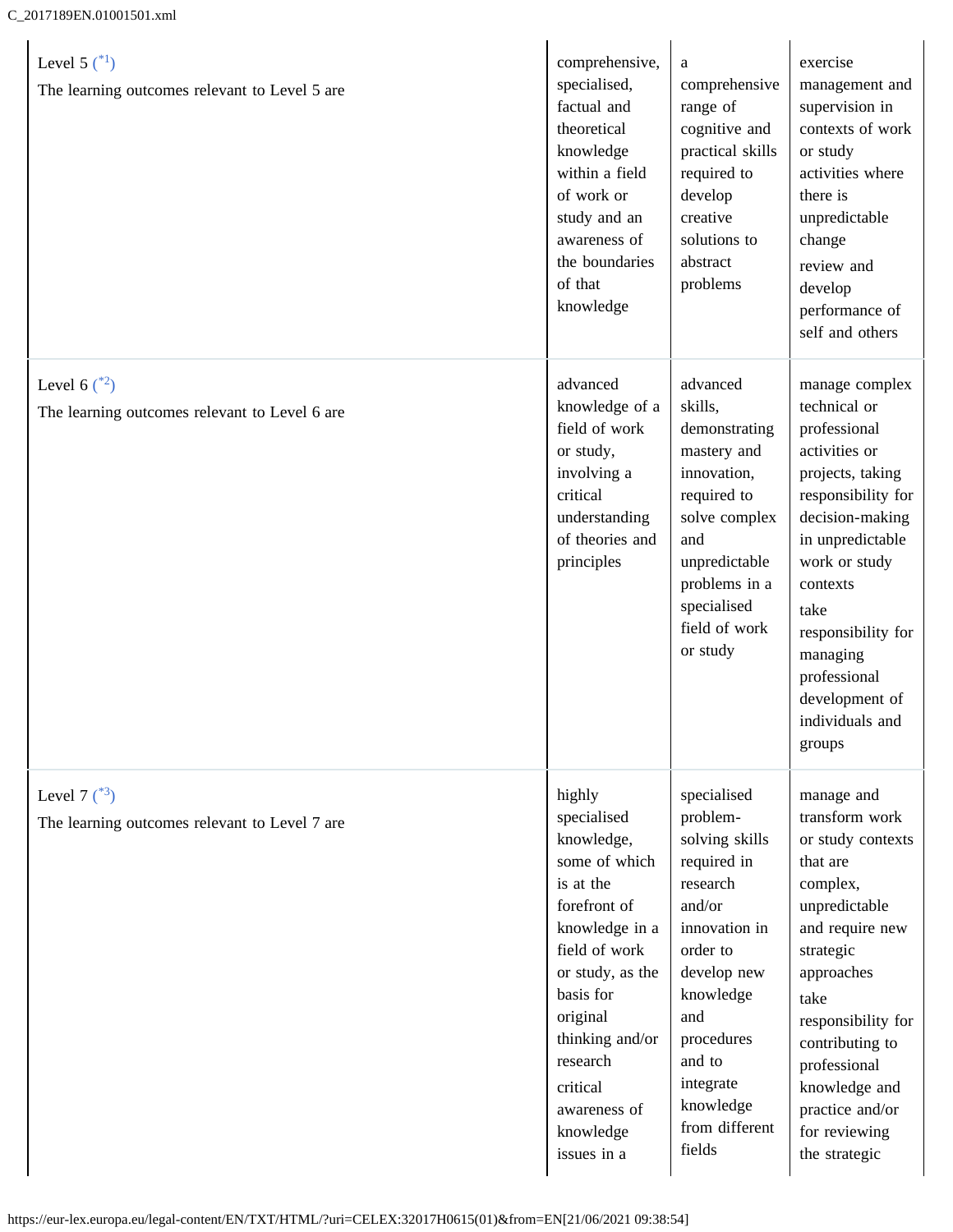<span id="page-10-5"></span>

|                                                                 | field and at the<br>interface<br>between<br>different fields                                                                 |                                                                                                                                                                                                                                                                                                | performance of<br>teams                                                                                                                                                                                                                                                              |
|-----------------------------------------------------------------|------------------------------------------------------------------------------------------------------------------------------|------------------------------------------------------------------------------------------------------------------------------------------------------------------------------------------------------------------------------------------------------------------------------------------------|--------------------------------------------------------------------------------------------------------------------------------------------------------------------------------------------------------------------------------------------------------------------------------------|
| Level 8 $*4$ )<br>The learning outcomes relevant to Level 8 are | knowledge at<br>the most<br>advanced<br>frontier of a<br>field of work<br>or study and at<br>the interface<br>between fields | the most<br>advanced and<br>specialised<br>skills and<br>techniques,<br>including<br>synthesis and<br>evaluation,<br>required to<br>solve critical<br>problems in<br>research<br>and/or<br>innovation and<br>to extend and<br>redefine<br>existing<br>knowledge or<br>professional<br>practice | demonstrate<br>substantial<br>authority,<br>innovation,<br>autonomy,<br>scholarly and<br>professional<br>integrity and<br>sustained<br>commitment to<br>the development<br>of new ideas or<br>processes at the<br>forefront of<br>work or study<br>contexts<br>including<br>research |

The Framework for Qualifications of the European Higher Education Area provides descriptors for three cycles agreed by the ministers responsible for higher education at their meeting in Bergen in May 2005 in the framework of the Bologna process. Each cycle descriptor offers a generic statement of typical expectations of achievements and abilities associated with qualifications that represent the end of that cycle.

<span id="page-10-1"></span> $\binom{4}{1}$  The descriptor for the short cycle developed by the Joint Quality Initiative as part of the Bologna process, [\(](#page-9-0)that can be within or linked to the first cycle), corresponds to the learning outcomes for EQF level 5.

- <span id="page-10-2"></span> $($ <sup>\*2</sup>) The descriptor for the first cycle corresponds to the learning outcomes for EQF level 6.
- <span id="page-10-3"></span> $(*)$  $(*)$ <sup>3</sup>) The descriptor for the second cycle corresponds to the learning outcomes for EQF level 7.
- <span id="page-10-4"></span><span id="page-10-0"></span> $(*)$  $(*)$ <sup>4</sup>) The descriptor for the third cycle corresponds to the learning outcomes for EQF level 8.

### **ANNEX III**

## **Criteria and procedures for referencing national qualifications frameworks or systems to the European Qualifications Framework (EQF)**

- 1. The responsibilities and/or legal competence of all relevant national bodies involved in the referencing process are clearly determined and published by the competent authorities.
- 2. There is a clear and demonstrable link between the qualifications levels in the national qualifications frameworks or systems and the level descriptors of the EQF.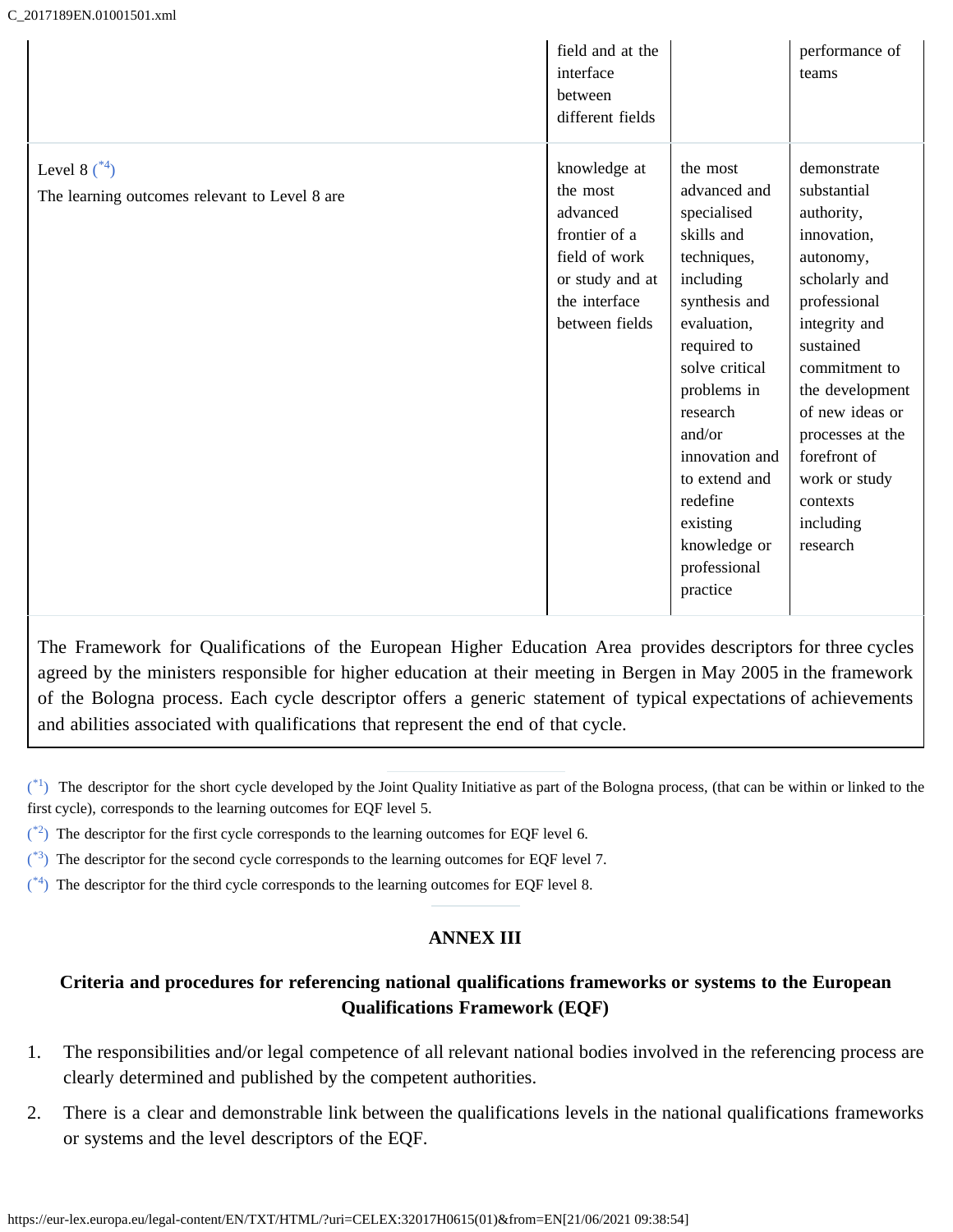- 3. The national qualifications frameworks or systems and their qualifications are based on the principle and objective of learning outcomes and related to arrangements for validation of non-formal and informal learning and, where appropriate, to credit systems.
- 4. The procedures for inclusion of qualifications in the national qualifications framework or for describing the place of qualifications in the national qualification system are transparent.
- 5. The national quality assurance system(s) for education and training refer(s) to the national qualifications frameworks or systems and are consistent with the principles on quality assurance as specified in Annex IV to this recommendation.
- 6. The referencing process shall include the stated agreement of the relevant quality assurance bodies that the referencing report is consistent with the relevant national quality assurance arrangements, provisions and practice.
- 7. The referencing process shall involve international experts and the referencing reports shall contain the written statement of at least two international experts from two different countries on the referencing process.
- 8. The competent authority or authorities shall certify the referencing of the national qualifications frameworks or systems with the EQF. One comprehensive report, setting out the referencing, and the evidence supporting it, shall be published by the competent authorities, including the EQF National Coordination Points, and shall address separately each of the criteria. The same report can be used for self-certification to the Qualifications Framework of the European Higher Education Area, in accordance with the self-certification criteria of the latter.
- 9. Within 6 months from having referenced or updated the referencing report, Member States and other participating countries shall publish the referencing report and provide relevant information for comparison purposes on the relevant European portal.
- 10. Further to the referencing process, all newly issued documents related to qualifications that are part of the national qualifications frameworks or systems (e.g. certificates, diplomas, certificate supplements, diploma supplements) and/or qualification registers issued by the competent authorities should contain a clear reference, by way of national qualifications frameworks or systems, to the appropriate EQF level.

#### **ANNEX IV**

### <span id="page-11-0"></span>**Quality assurance principles for qualifications that are part of national qualifications frameworks or systems referenced to the European Qualifications Framework (EQF)**

All qualifications with an EQF level should be quality assured to enhance trust in their quality and level.

<span id="page-11-1"></span>In accordance with national circumstances and taking into account sectoral differences quality assurance of qualifications with an EQF level should  $\binom{1}{2}$ .

- 1. address the design of qualifications as well as application of the learning outcomes approach;
- 2. ensure valid and reliable assessment according to agreed and transparent learning outcomes-based standards and address the process of certification;
- 3. consist of feedback mechanisms and procedures for continuous improvement;
- 4. involve all relevant stakeholders at all stages of the process;
- 5. be composed of consistent evaluation methods, associating self-assessment and external review;
- 6. be an integral part of the internal management, including sub-contracted activities, of bodies issuing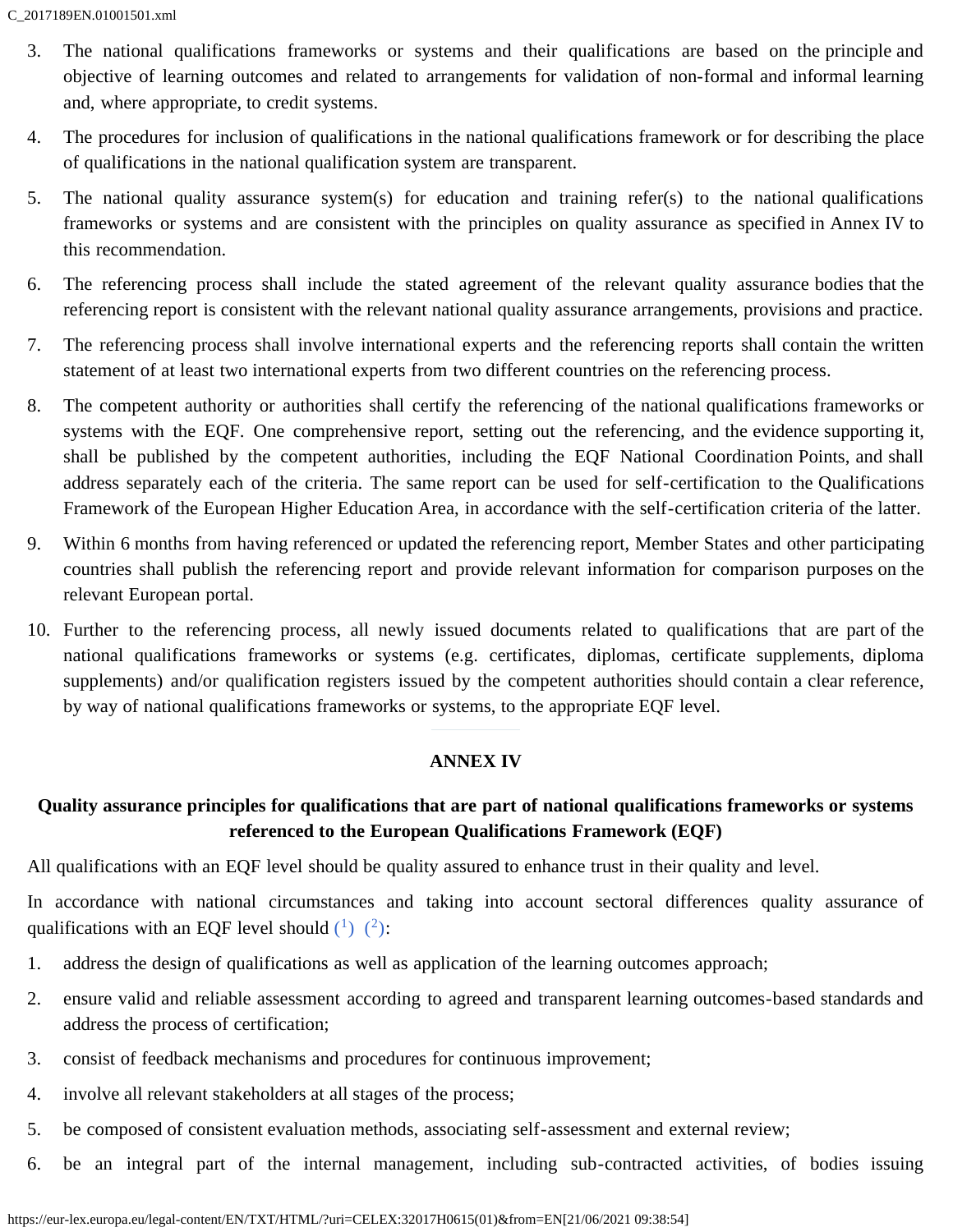$\mathsf{I}$ 

qualifications with an EQF level;

- 7. be based on clear and measurable objectives, standards and guidelines;
- 8. be supported by appropriate resources;
- 9. include a regular review of existing external monitoring bodies or agencies, carrying out quality assurance;
- 10. include the electronic accessibility of evaluation results.

<span id="page-12-2"></span> $(1)$  $(1)$  $(1)$  These common principles are fully compatible with the European Standards and Guidelines (ESG[\)](#page-11-1) for Quality Assurance in the European Higher Education Area and with European Quality Assurance in VET (EQAVET).

<span id="page-12-3"></span><span id="page-12-0"></span> $(2)$  $(2)$  Depending on national circumstances, these principles may not apply to general education.

#### **ANNEX V**

# **Principles for credit systems related to national qualifications frameworks or systems referenced to the European Qualifications Framework (EQF) [\(](#page-12-4)[1\)](#page-12-4)**

<span id="page-12-5"></span>The EQF and national qualifications frameworks or systems, by using the learning outcomes approach, should better support individuals when moving (i) between various levels of education and training; (ii) within and between sectors of education and training; (iii) between education and training and the labour market; and (iv) within and across borders. Without prejudice to national decisions to (i) make use of credit systems; and (ii) relate them to national qualifications frameworks or systems, different credit systems, where appropriate, should work together with national qualifications frameworks or systems to support transitions and facilitate progression. To this aim, credit systems related to national qualifications frameworks or systems where appropriate, should respect the following principles:

- 1. Credit systems should support flexible learning pathways, for the benefit of individual learners.
- 2. When designing and developing qualifications, the learning outcomes approach should be systematically used to facilitate the transfer of (components of) qualifications and progression in learning.
- 3. Credit systems should facilitate transfer of learning outcomes and progression of learners across institutional and national borders.
- 4. Credit systems should be underpinned by explicit and transparent quality assurance.
- 5. The credit acquired by an individual should be documented, expressing the acquired learning outcomes, the name of the competent credit awarding institution and, where relevant, the related credit value.
- 6. Systems for credit transfer and accumulation should seek synergies with arrangements for validation of prior learning, working together to facilitate and promote transfer and progression.
- 7. Credit systems should be developed and improved through cooperation between stakeholders at the appropriate national and Union levels.

<span id="page-12-4"></span> $\binom{1}{k}$  These common principles are fully compatible with the European Credit Transfer and Accumulation System [\(](#page-12-5)ECTS) and the European Credit system for Vocational Education and Training (ECVET).

# **ANNEX VI**

### <span id="page-12-1"></span>**Elements for data fields for the electronic publication of information on qualifications with an EQF level**

 $\overline{\mathsf{I}}$ 

Ī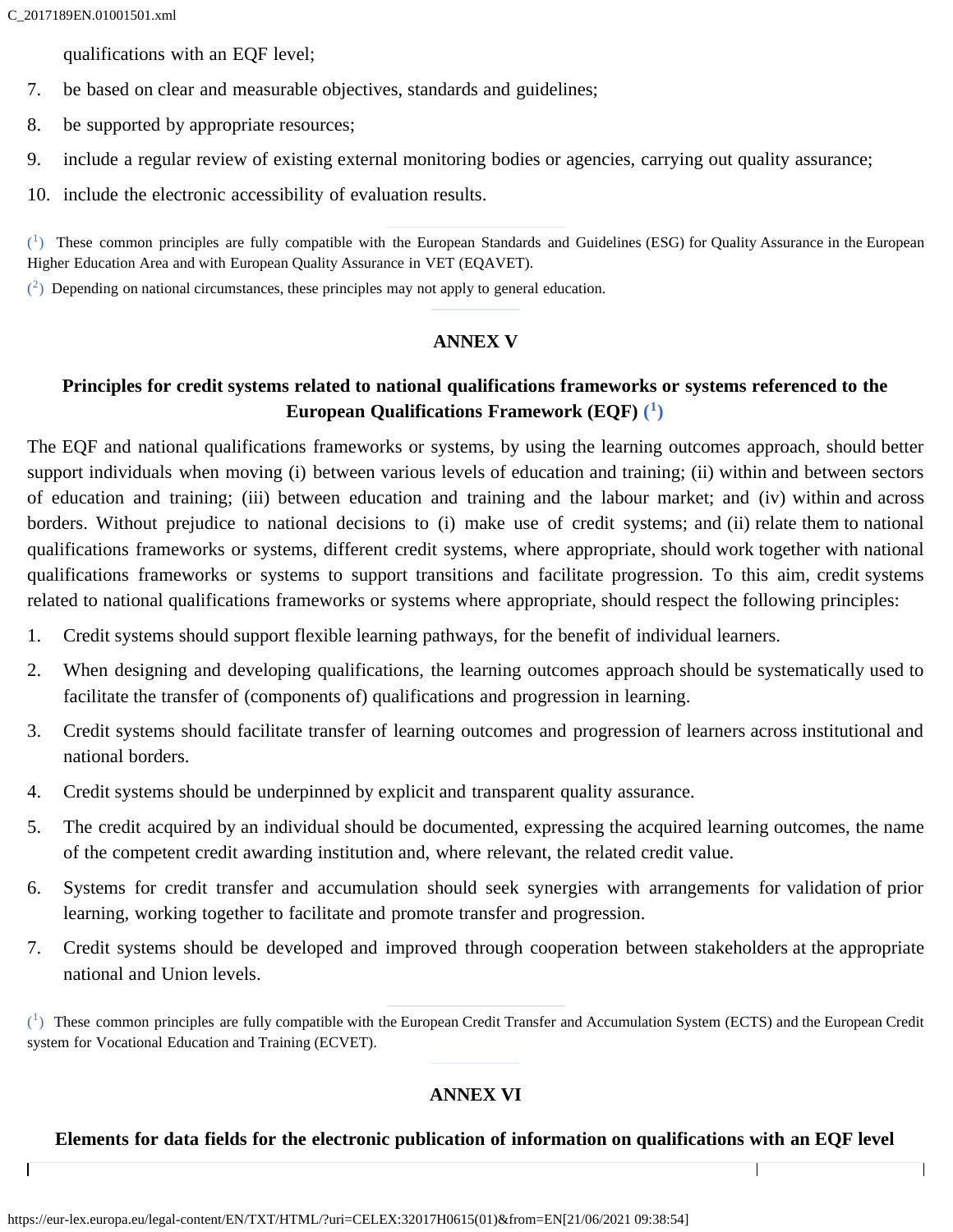### C\_2017189EN.01001501.xml

<span id="page-13-2"></span><span id="page-13-1"></span><span id="page-13-0"></span>

| <b>DATA</b>                                                             |                     |                                                                                                                       | Required/Optional |
|-------------------------------------------------------------------------|---------------------|-----------------------------------------------------------------------------------------------------------------------|-------------------|
| Title of the qualification                                              | Required            |                                                                                                                       |                   |
| Field $(*)$                                                             | Required            |                                                                                                                       |                   |
| Country/Region (code)                                                   |                     |                                                                                                                       | Required          |
| <b>EQF</b> Level                                                        | Required            |                                                                                                                       |                   |
| Description of the qualification $(^{*3})$                              | Knowledge<br>Either |                                                                                                                       |                   |
|                                                                         |                     | <b>Skills</b>                                                                                                         | Required          |
|                                                                         |                     | Responsibility<br>and autonomy                                                                                        | Required          |
|                                                                         | <b>Or</b>           | Open text<br>field<br>describing<br>what the<br>learner is<br>expected to<br>know,<br>understand<br>and able to<br>do | Required          |
| Awarding body or competent authority $\binom{*2}{ }$                    |                     |                                                                                                                       | Required          |
| Credit points/notional workload needed to achieve the learning outcomes |                     |                                                                                                                       | Optional          |
| Internal quality assurance processes                                    |                     |                                                                                                                       | Optional          |
| External quality assurance/regulatory body                              |                     |                                                                                                                       | Optional          |
| Further information on the qualification                                |                     |                                                                                                                       | Optional          |
| Source of information                                                   |                     |                                                                                                                       | Optional          |
| Link to relevant supplements                                            |                     |                                                                                                                       | Optional          |
| URL of the qualification                                                |                     |                                                                                                                       | Optional          |
|                                                                         |                     |                                                                                                                       |                   |